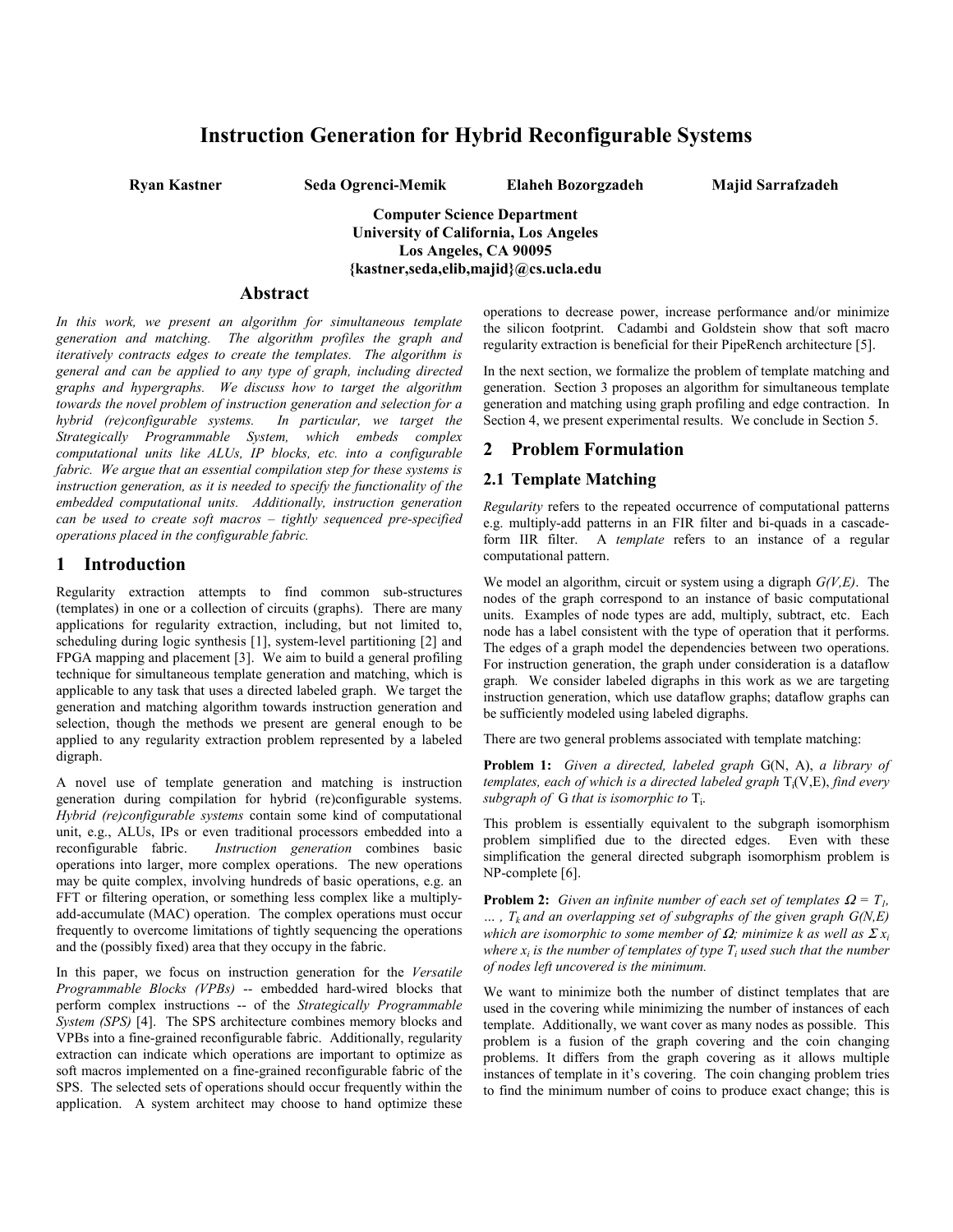similar to minimizing the number and types of templates to cover the graph.

# **2.2 Template Generation**

Most previous work have assumed that the templates were given as an input. However, this may not always be the case; an automatic regularity extraction algorithm must develop it's own templates.

Consider instruction selection for hybrid reconfigurable architectures, specifically the SPS. First, we must determine the functionality of the VPBs (hard-wired embedded blocks) during the SPS architecture generation phase. Template generation is a necessary step here. Secondly, unlike traditional processors where the instructions (templates) are fixed according to the ISA, it is possible to arrange finegrained reconfigurable fabric to perform virtually any combination of basic operations. Hence, instruction templates are not fixed in finegrained reconfigurable architectures. Template generation is a necessary step for the hybrid (re)configurable architecture generation and compilation.

The custom instructions should be generated to maximally cover the dataflow graph. In essence, the compiler must perform instruction generation and selection, equivalently template generation and matching.

# **3 An Algorithm for Simultaneous Template Generation and Matching**

In this section, we present an algorithm for template generation and matching which iteratively clusters nodes based on profiling. During the clustering, we generate templates and find a cover using the templates. The algorithm starts by profiling the graph to determine the frequency of node and edge types. Based on the most frequently occurring edges, clustering is performed. An overview of the algorithm is given in Figure 1.

|                                                                  | <b>Given</b> a labeled digraph $G(V, E)$ |  |  |  |  |  |
|------------------------------------------------------------------|------------------------------------------|--|--|--|--|--|
| 2                                                                | $\#C$ is a set of edge types             |  |  |  |  |  |
|                                                                  | $C \leftarrow \varnothing$               |  |  |  |  |  |
| 4                                                                | while stop conditions met( $G$ )         |  |  |  |  |  |
| 5                                                                | $C \leftarrow$ profile graph(G)          |  |  |  |  |  |
|                                                                  | cluster common edges $(G, C)$            |  |  |  |  |  |
| $\ldots$ 1 Organizar of clustering hosed classition for template |                                          |  |  |  |  |  |

**Figure 1 Overview of clustering-based algorithm for template generation and matching**

#### **3.1 Algorithm Description**

The algorithm starts by calling the function *profile\_graph*, which traverses the graph to record the occurrence of a particular edge. It returns the edge types ordered corresponding to the frequency of their appearance in the graph.

The function *cluster\_commom\_edges* takes the labeled digraph and the edge type frequencies and performs node clustering based on edge contraction. Given two vertices  $v_1$  and  $v_2$ , *contraction* removes  $v_1$  and  $v_2$ , replacing them with a new vertex *v*. The set of edges incident on *v* are the union of the set of edges incident to  $v_1$  and  $v_2$ . Edges from  $v_1$ and  $v_2$  with mutual endpoints, e.g.  $e_1 = (v_1, x)$  and  $e_2 = (v_2, x)$ , may or may not be merged into one edge; we merge them but we must remember that these two edges exist to preserve the sanity of the logic. We further discuss this and other issues concerning clustering later.

Finally, the function *stop\_conditions\_met* is called to possibly halt the algorithm. The function returns "true" if the algorithm has generated a sufficient amount of templates and/or the graph sufficiently covered. Often, we wish stop when once a certain number of templates are generated. Another possible stopping condition is when the generated templates cover every vertex of the graph. Most likely, the stopping condition function should be tailored to the particular application for template generation and matching. We discuss the stopping conditions we choose for instruction selection in the next section.

Figure 2 demonstrates two passes of the algorithm. The initial graph (Figure 2a) is profiled and the edge type (\*,\*) is chosen for clustering. You can see that there are many conflicting choices for edge contraction (Figure 2b). We discuss how to resolve these conflicts later. Edges 2 and 3 are clustered to form a supernode (Figure 2c). The next round of profiling chooses to contract the edge  $(*, \{*,*\})$  where  $\{*,*\}$  is the supernode created in the previous pass. Edge contraction occurs to create a super-supernode. The algorithm stops having generated a template and a covering using these templates (Figure 2d).



**Figure 2 Contraction of edges to create supernodes. The supernodes correspond to templates.**

Edge contraction essentially creates a supernode from two nodes. The supernode must hold the DAG of the operations that it implements in order to realize the templates that it is generating; we call this the (super)node's *internal DAG.*

Every time we create a new supernode, we generate a new template corresponding to that new node. That template is the internal DAG of the supernode. It is possible that identical templates are generated through separate sequences of clustering. Therefore, we cannot identify the template based on its sequence of edge contractions; we must consider the supernode's internal DAG. A graph isomorphism algorithm (e.g. Gemini [7]) is needed to identify whether two templates (generated through a different sequence of edge contractions) are identical.

# **3.2 Finding an Optimal Covering**

Choosing the sequence of edges to contract can greatly affect the quality of the solution. Consider the graph in Figure 2. The best cover consists of one template consisting of two multiply operations feeding into another multiply (as demonstrated in Figure 2d). But, if we contracted Edge 1 instead of Edge 2 and 3, we would not have been able to achieve this cover. This dilemma has haunted graph covering algorithm makers for a long time; there is no known exact method to avoid such ill-fated decisions. We employ a heuristic based on maximum independent set of a conflict graph.

A conflict graph is an undirected graph  $G_c(V_cE_c)$ . There is a vertex  $v \in$  $V_c$  for each possible instance of a template in the labeled digraph  $G$ ;  $G$ is the graph that we are performing template generation and matching. There is an edge  $e = (v_1, v_2)$  between the vertices  $v_1$  and  $v_2$  if two different instances of a template share a common node in *G.* Since we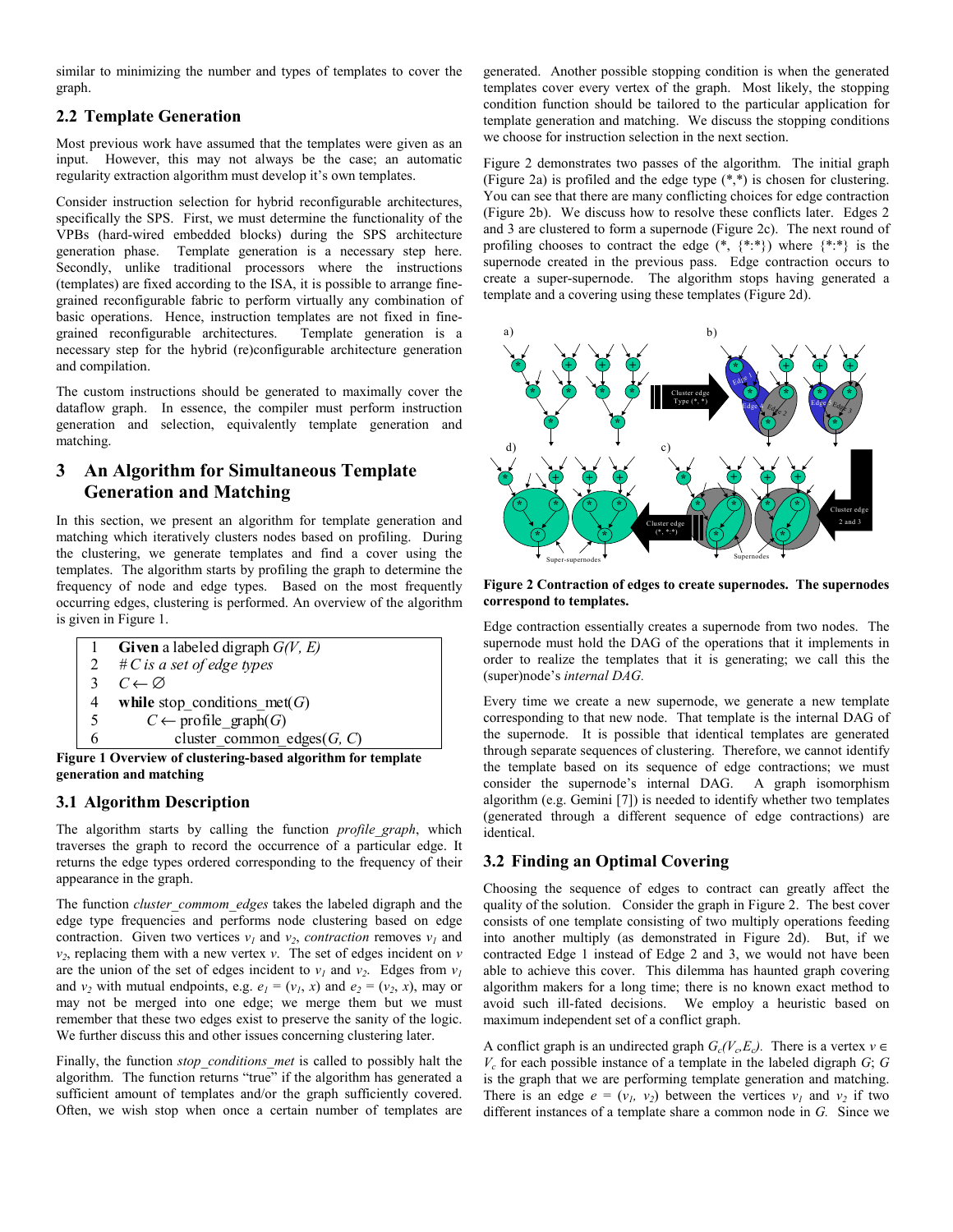are trying to maximize the number of nodes that are covered using the minimum number of templates, we want to cover as many nodes possible at each step. This is accomplished by taking the maximum independent set of nodes in the conflict graph. The *Maximum Independent Set (MIS)* is the largest subset of vertices *S* of a graph *G* such that no two vertices of *S* are adjacent.

**Theorem 3.1** *Given a graph G(V,E) to cover with a template T, the template instance assignment corresponding to the nodes from the maximum independent set of the conflict graph*  $G_c(V_cE_c)$  *gives an optimal covering where optimality is defined as a covering the maximum number of vertices in V.*

Since the vertices of the conflict graph correspond with covering of nodes, finding the MIS of the conflict graph  $G<sub>c</sub>$  gives a covering of the maximum number of nodes. MIS is NP-complete [6]; fortunately the simple *minimum-degree algorithm* [8] has been shown to give good results. We use that algorithm to find a good set of edges to contract.

## **4 Experimental Results**

#### **4.1 Experimental Setup**

To test our template generation and matching algorithm, we implemented a hybrid (re)configurable system compiler front-end on top of the SUIF2 compiler system [9]. SUIF is a well-known intermediate format (IF) that is used heavily in industry and academia. It compiles C/C++/Fortran source code into a high-level IF. We used the Machine-SUIF [10] back end to create a low-level IF representation, i.e. a Control Flow Graph (CFG). From there, we implemented a pass to convert the CFG to a *Control Dataflow Graph (CDFG)*. Our template generation and matching algorithm was performed over all the dataflow graphs of a CDFG.

We look at the applications from the MediaBench test suite [11]. From these applications, we selected a set of files that implement DSP functions. Table 1 presents the characteristics of the selected DSP functions.

| Benchmark | C File       | <b>Description</b>            |  |
|-----------|--------------|-------------------------------|--|
| mpeg2     | motion.c     | Motion vector decoding        |  |
| mpeg2     | getblk.c     | DCT block decoding            |  |
| adpcm     | adpcm.c      | ADPCM to/from 16-bit PCM      |  |
| epic      | convolve.c   | 2D general image convolution  |  |
| jpeg      | jetrans.c    | Transcoding compression       |  |
| jpeg      | jdmerge.c    | Color conversion              |  |
| rasta     | fft.c        | <b>Fast Fourier Transform</b> |  |
| rasta     | noise est.c  | Noise estimation functions    |  |
| gsm       | gsm decode.c | GSM decoding                  |  |
| gsm       | gsm encode.c | GSM encoding                  |  |

**Table 1 MediaBench test files**

#### **4.2 Results**

We ran the template generation and matching algorithms on the test files. For each test file, a set of templates was generated and a covering was produced using the generated templates. Templates were generated on the nodes that performed arithmetic operations. The stopping condition of the algorithm depended on the frequency of the most often occurring edge. If the edge type occurred less than  $x\%$ , the algorithm completes. We call this the *cut-off percentage.*

We varied the cut-off percentage to measure the tradeoff of number of generated templates vs. percentage of the graph covered by those templates. As the cut-off percentage increases, the number of generated templates decreases and fewer nodes are covered. As it decreases to 0, the algorithm generates a larger number of templates and covers more nodes, but the additional templates that are generated may only cover a few additional nodes.



**Figure 3 Comparison of clustering techniques**

The "cluster" line in Figure 3 plots the average number of templates generated and the percentage of the graph covered using the generated templates. By varying the cut-off frequency we produced the points of the graph. A cut-off frequency of zero will cover every node by creating templates that occur a small number of times (including singleton templates). Sometimes a graph cannot be completely covered by templates, as an arithmetic node is isolated in a dataflow graph (CFG node) by itself. In the benchmarks that we consider, the "optimal" covering is a covering of 83% of the nodes i.e., on average, 17% of the nodes are isolated. You can see that in order to generate an optimal covering the algorithm generates an average of 21.9 templates.

The slope of the line ( $\Delta$ (% coverage)/  $\Delta$ templates) gives much intuition into the amount of coverage you get by generating additional templates. When the number of templates is small (less than 5) the slope is large, meaning that adding another template gives you a large amount of additional graph coverage. As the number of templates increases, the slope decreases. It is interesting to note that the slope dramatically reduces around 5 templates. It seems to suggest that using five templates is a good number for covering the benchmarks.

During our experiments, we noticed that the number of operations (node) per template is small. We tried restricting the edge contraction so that only templates with 2 nodes would be generated. We called this "simple" clustering. The results using this clustering scheme were plotted in Figure 3. The points were generated by varying the cut-off percentage in a similar manner as the previous experiment. As you can see, the results mimic those of the "complex" clustering technique. The main difference is that the simple technique cannot achieve an optimal covering like the complex technique. But, in order to achieve an optimal covering, the complex technique generated a large amount of templates. Many of these generated templates covered a limited number of nodes - a poor solution. Therefore, a template generation and matching which limits the templates to 2 nodes gives a solution with similar quality as the complex algorithm.

Additionally, we noticed the types complex templates varied widely across all the applications. Therefore, if we wanted to generate one